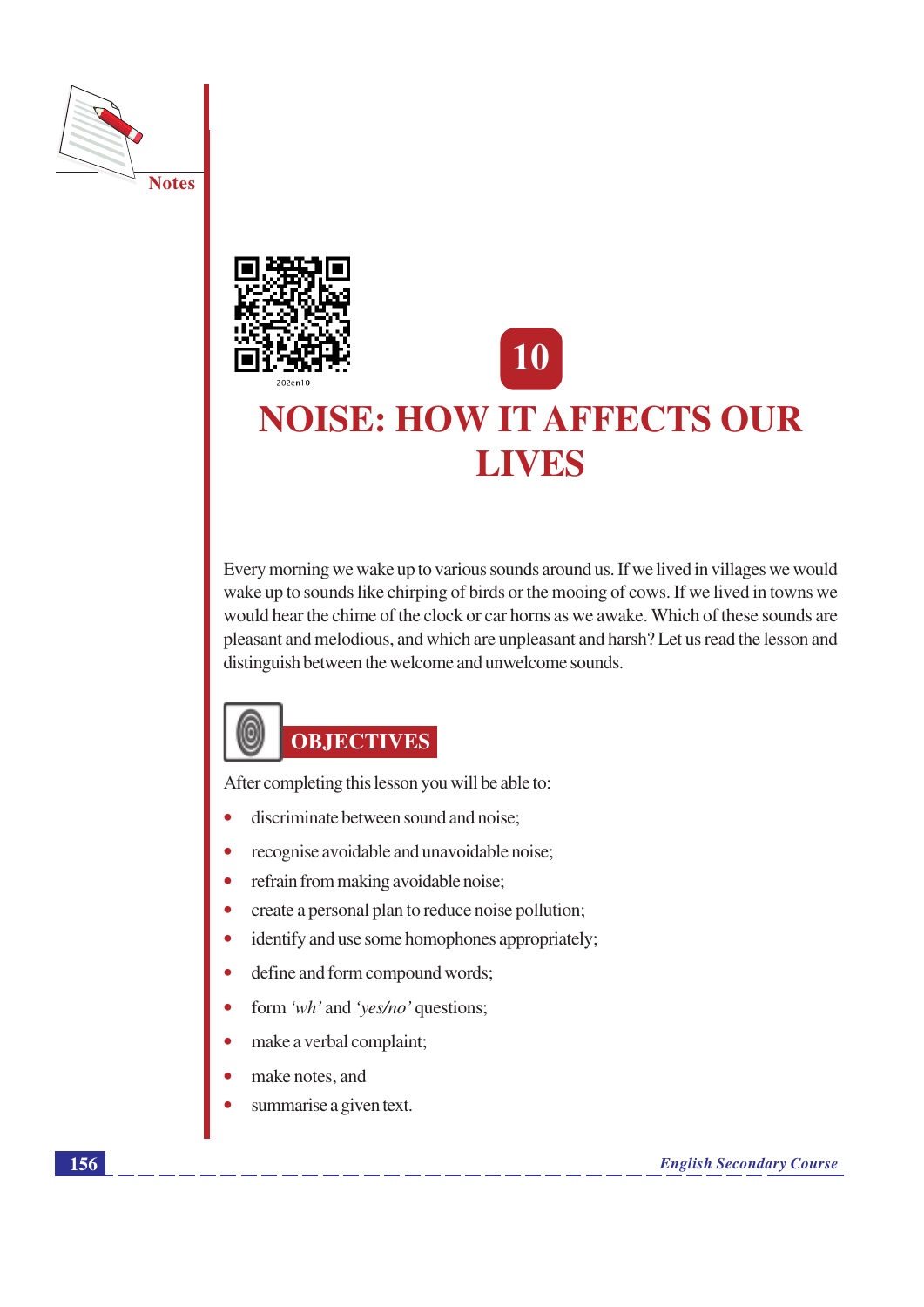

What is noise? Any unpleasant sound is noise. It's something we don't like. It's something that makes us cover our ears. The wail of a fire engine, a clap of thunder, the screech of a car's tyres when the brakes are put on suddenly.

How much sound is too much? At what level does sound become noise? Well today sound can be measured scientifically. The level of sound is measured in decibels. A decibel meter is used to register sound. Zero decibel is equal to the



faintest sound heard by the human ear. A decibel meter in a quiet bedroom may register around 35 decibels. In a classroom during a quiet period it may register around 50 decibels. This level is comfortable on the ears. It is said that most people speak in a range between 45 and 75 decibels.

Noise damages ears at 85 decibels. Hearing loss can begin when the noise level goes above 100 decibels, and actual pain is felt at 140 decibels. Some people, however, may experience pain at a lower level.

Noise pollutes our environment just as much as smoke, foul water, dirty air and litter. It can cause illness and deafness. The human body never gets used to noise. It continues to react even though a person thinks he or she has become used to all the surrounding noises. For

instance, Naseer who lived in an apartment on a busy street often boasted that he could sleep through any kind of noise. He claimed he just didn't hear it. Well, Naseer could sleep through the roar of traffic and the blare of a television set in the next apartment, but he didn't know that while he slept his body was reacting to the stress of the noise



| <b>Notes</b> |  |
|--------------|--|

wail: cry in a loud voice, (here) loud  $n \overline{\Omega}$ screech: make a harsh sound clap: a loud explosive noise e.g. of thunder decibel: unit for measuring the loudness of sound

litter: bits of paper, discarded wrappings, bottles etc left lying in a room or public place instance: example, facts supporting a general truth apartment: set of rooms, flat blare: loud sound or noise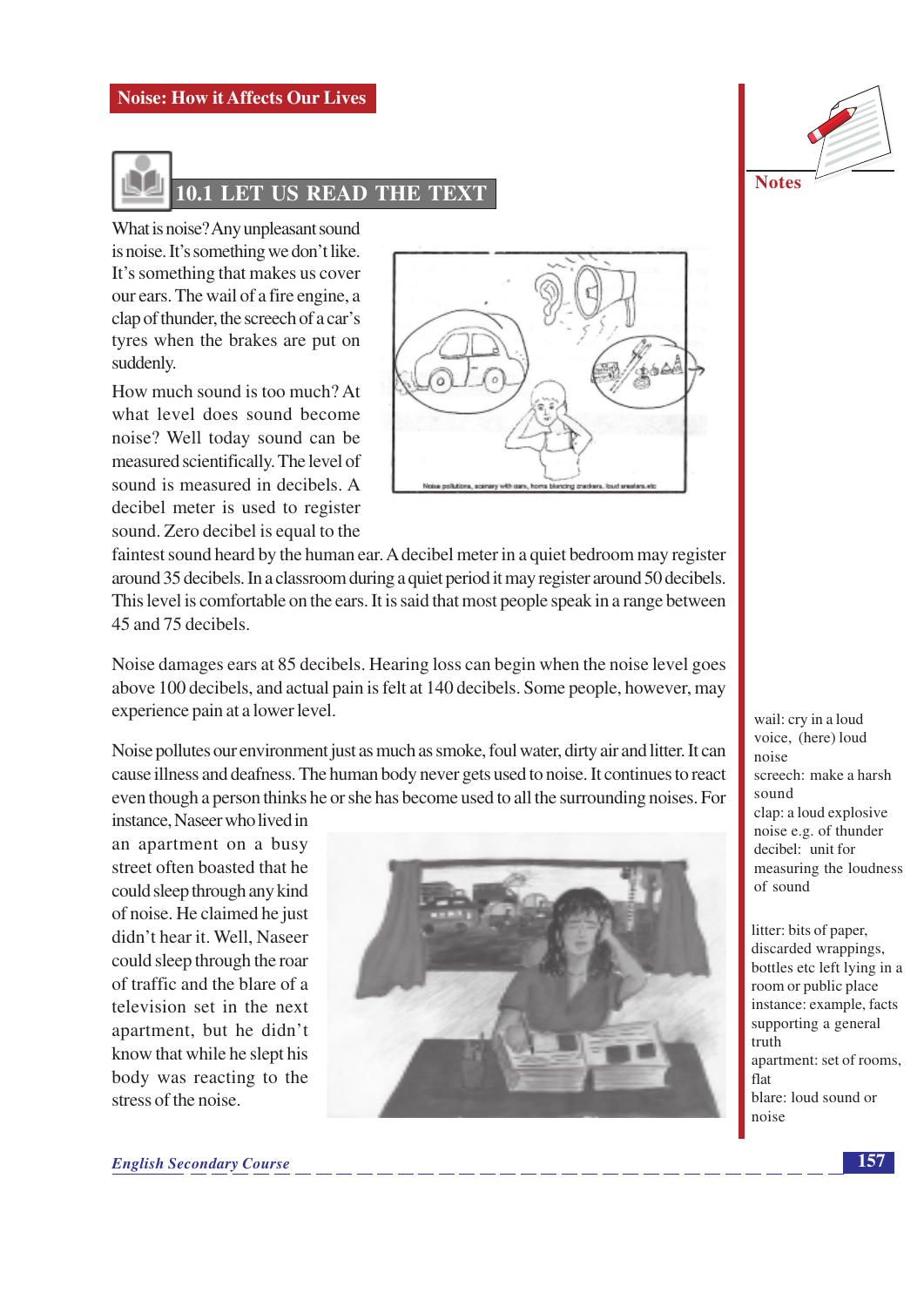

**Notes** 

A doctor in West Germany, after studying the effects of noise, concluded that sounds heard by persons when they are as leep can cause danger to their hearts and blood vessels. Maybe this was the reason why Naseer had headaches. Noise causes the blood vessels in the brain to expand. It brings on pain.

Another doctor was researching the effects of loud music by talking to players in a rock band. One of them called out, "Speak up, Doctor, we can't hear you".

The doctor discovered that all the players suffered from some hearing loss and two of them were partly deaf. The noise level of the music they played ranged from 105 to 115 decibels and they played for more than eleven hours every week.

It's the length of time, often hours and hours, of being exposed to loud noises that damages the sensitive part of the inner ear.

What can you do? If you start thinking about the harmful effects of noise, you will become quieter yourself. There are many steps you can take to cut down noise. At school, for instance, instead of slamming books on a desk, place them quietly. Instead of walking noisily through the halls, walk quietly.

At home use one mechanical device at a time. In other words, don't run the vacuum cleaner and the washing machine at the same time. Turn down stereos, radios, tape recorders, and televisions sets. And don't turn on more than one at the same time.

Many cities have passed strong anti-noise regulations. Progress is being made towards a quieter world, but if we want to get rid of the rattle, bang, and roar all round us, we have to start being quiet ourselves

### **10.2 LET US UNDERSTAND THE TEXT**

#### 10.2.1 PART 1

What is noise?  $\ldots$  at a lower level.

Do you know that a loud and unpleasant sound which we don't enjoy is called 'noise'? The sound of thunder, fire engines and screeching of tyres are some examples of noise.

The level of sound can be measured scientifically in decibels. Sound is measured with an instrument called decibel meter.

The softest sound that we humans can hear is at Zero decibel. We usually speak in the range of 45-75 decibels which is comfortable to our ears. When we shout or raise our voice we are speaking at a higher decibel that is hurtful to our ears.

At 85 decibels noise becomes harmful. Sound that measures more than 140 decibels can cause great damage.

slamming: shutting or dropping something violently and noisily device: something invented or adapted for a special purpose

vacuum cleaner: an apparatus which takes up dust and dirt etc and cleans up the place regulations: rules rattle: to make a short, sharp, quick sound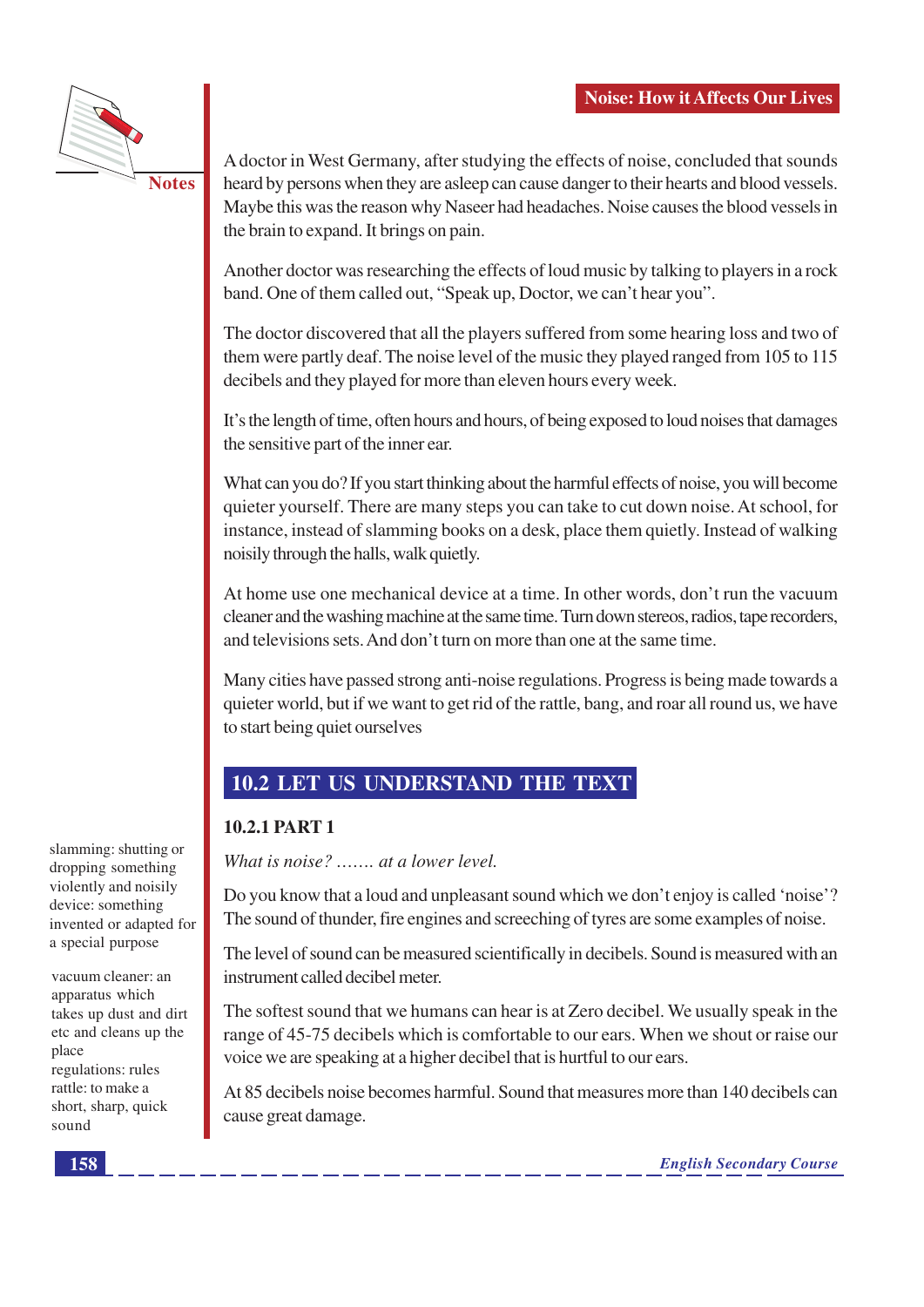

**Notes** 

Jayant is preparing for his examination. His neighbour's son, Ajay is playing some loud music on his tape recorder. Jayant is not able to concentrate. He walks up to Ajay's house and complains about the loud music.

Read the dialogue given below:

Jayant: Uncle, please ask Ajay to lower the volume of his tape recorder.

Mr. Roy: I know you have your exams but Ajay is practising a dance which he has to perform in his college tomorrow.

Jayant: That is alright, Uncle but I just can't concentrate on my studies. I'm sure he can practise even if the music is softer.

Mr. Roy, I understand your problem, Jayant. I also know this noise is not good for any one of us. I'll try to persuade Ajay not to play the music so loudly.

Jayant: Thanks, Uncle. Bye.



#### Role-play

Using the above dialogue as a guideline, practise making complaints about the following situations with the help of a friend or build a buddy team and complete the activity.

- a noisy classroom  $\bullet$
- the honking of horns near a hospital



- I. Answer the following questions:
	- 1. What is the difference between 'sound' and 'noise'?
	- 2. List out three examples each of sound and noise.
	- 3. What is the unit of measuring sound called?
	- 4. Up to what level is sound tolerable to the human ear?
	- 5. What are the sounds that you find intolerable and why?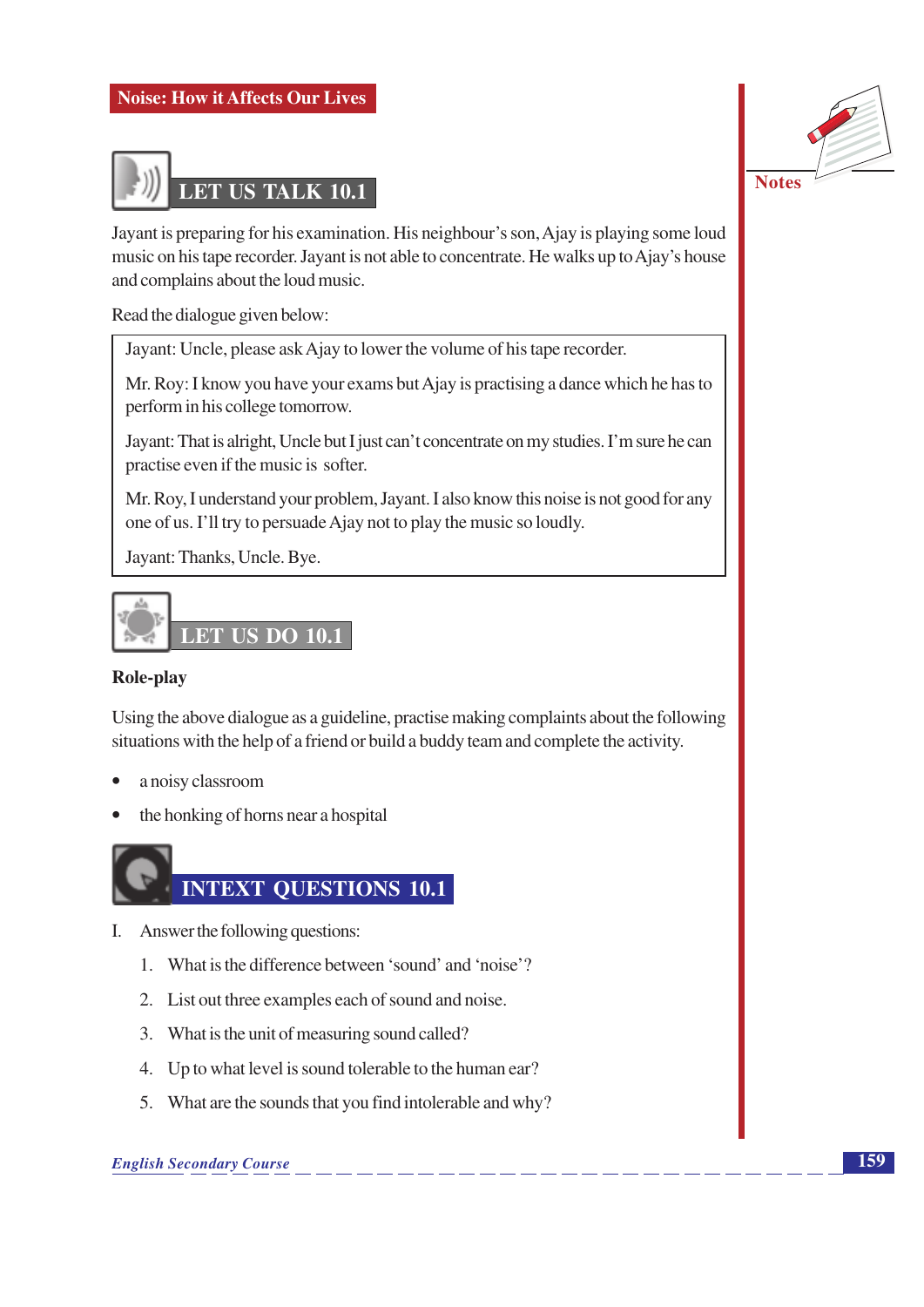

- II. Say whether the following statements are true or false.
	- a. Every sound is noise to human ears.
	- b. The sound made by a fire engine is noise.
	- c. Noise can be injurious to health.
	- d. Noise does not pollute the environment.
	- e. Noise below 145 decibels is safe for every human being.

III. Fill in the blanks in the following sentences:

- a. The sound made during normal conversation measures decibels.
- b. Beyond <u>example decibels</u>, noise can be painful to the ears.
- c. The screech of a car tyre is very \_\_\_\_\_\_ to the ears.
- d. The method of measuring sound is  $\qquad \qquad$ .
- e. In order to protect ourselves against it is necessary to keep a check on noise.

### LET US LEARN NEW WORDS 10.1

- 1. Find out some words from the dictionary which have the same meaning as *noise*.
- $2.$ Given below are some words/phrases. Write 'noise' or 'sound' against each as the case may be.
	- a. screech of tyres
	- b. soft music
	- c. ticking of a clock
	- d. beating of drums in a marriage procession
	- e. normal speech
	- clap of thunder f.
	- sound made by a fire engine  $\overline{2}$ .
- 3. There are many words in English that sound the same but are spelt differently. Such words are called 'homophones' (literally meaning same sound). Example: tale, tail. mail, male, meat, meet. Fill in the blanks choosing the right word from the brackets:
	- We applied the \_\_\_\_\_\_ and the car stopped. (breaks/brakes) a.
	- b. Sumeet danced with joy when he that he had got a job. (heard/herd)
	- The window \_\_\_\_\_ were made of unbreakable glass. (pains/ panes) c.
	- The dog chased the \_\_\_\_\_\_\_\_\_ of sheep. (herd/heard) d.
	- e. Don't keep the glass near the gas, it will \_\_\_\_\_\_. (brake/break)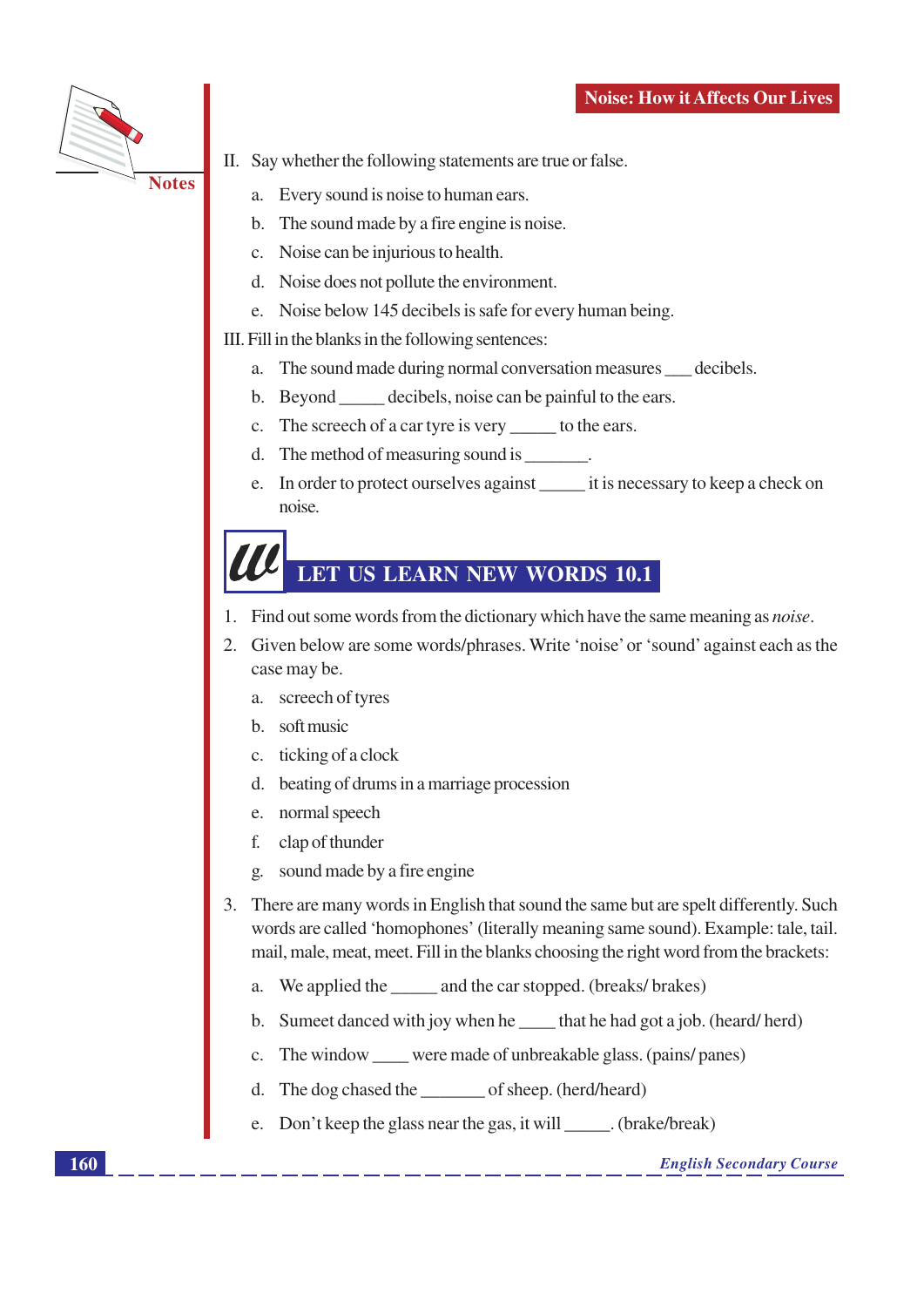- f. He has a sharp \_\_\_\_\_\_\_\_ in his knee because of a fall. (pain/pane)
- g. I can't having cats in the house. (bare/bear)
- h. Everyone must have at least the necessities of life. (bare/bear)
- i. I check my \_\_\_\_\_\_\_\_\_\_\_ every day. (mail/male)
- The peacock is a bird. (mail/male)  $i$ .

## **DO YOU KNOW**

- Every exposure to loud noise destroys some cells in our body.  $\bullet$
- Noise pollution is a major threat to the quality of human lives.
- The noise made by exploding crackers can cause permanent hearing loss.
- If nothing is done about noise pollution now, a great percentage of future generations will have damaged hearing.
- The Supreme Court passed an order on July 18, 2005 banning noise from all sources at night and restricting noise in all public places during the day.

#### **10.2.2 PART 2**

Noise pollutes. .... every week.

We all understand that air pollution causes breathing problems and water pollution can cause a variety of diseases like typhoid. Noise pollution is also very harmful. Do you know that noise around us affects us even while we sleep? We just don't realize its harmful effects immediately however the problems are felt later.

Research shows us that continuous exposure to noise can cause head aches, heart problems and also hearing loss.



- 1. Write three bad effects of noise.
	- $\overline{a}$ .
	- $h$
	- $\mathbf{C}$ .

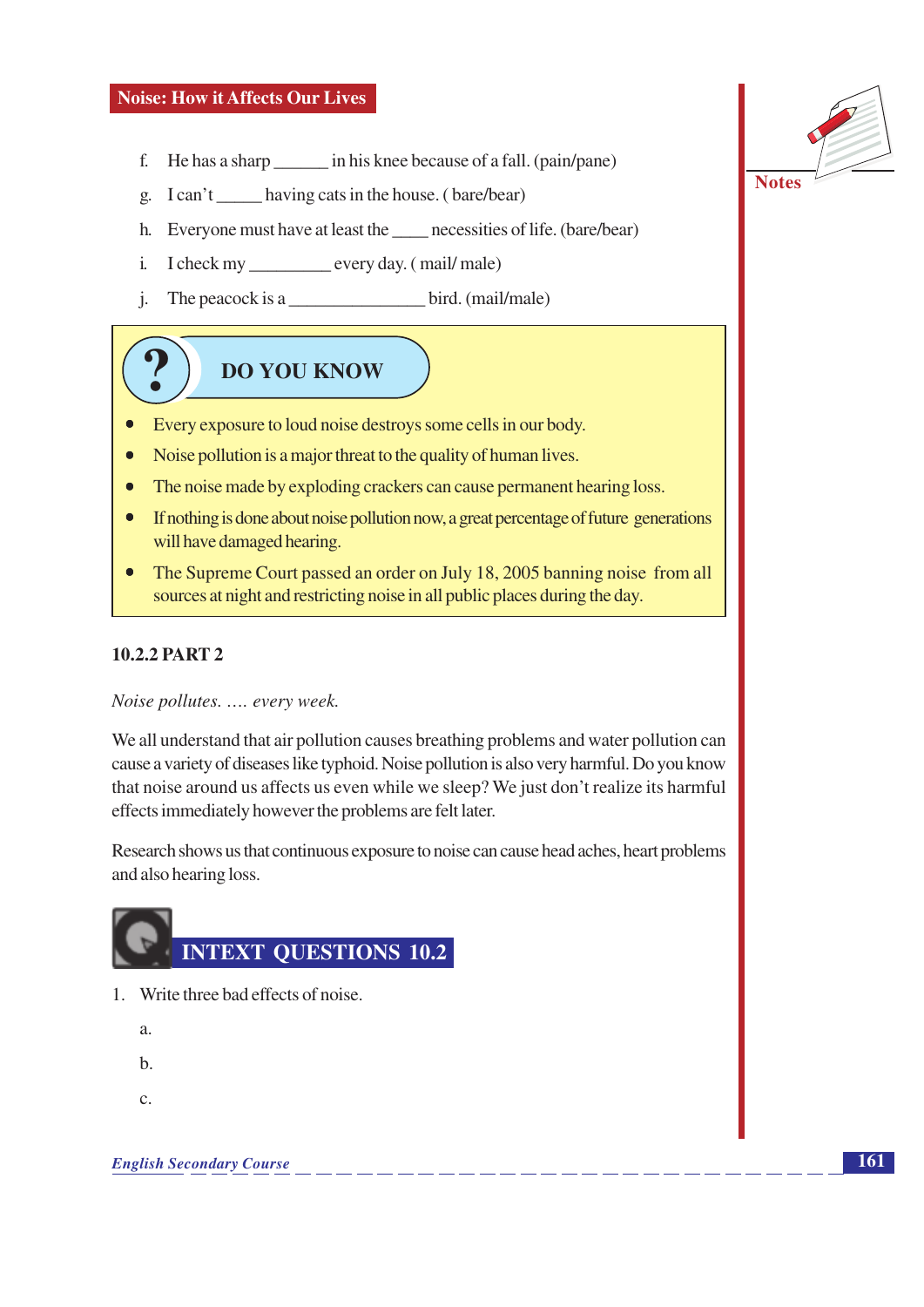

- 2. Was Naseer aware of the damage the noise caused? How do you know?
- 3. How did the noise affect Naseer?
- Why did Naseer often have headaches?  $\overline{4}$ .
- 5. What do you think Naseer should do to reduce his headaches?
- 6. Why do blood vessels in the brain expand?

### LET US LEARN NEW WORDS 10.2

- 1. Find words from the passage which mean the following:
	- a. complete loss of hearing
	- b. risk
	- c. pain in the head
	- $d$  found
- 2. Fill in the blanks with appropriate words from the passage.
	- a. One should not about ones riches.
	- b. Our blood vessels shrink in the winter and \_\_\_\_\_\_ in the summer.
	- c. After a medical check up the school authorities \_\_\_\_\_\_ that most of the children had poor eyesight.
	- d. Whenever I go out in the hot sun I get a  $\blacksquare$



On any working day, observe your own behaviour from morning till evening. Note how much noise has been caused by you to pollute the environment. Also try to think what noises could have been avoided and list them in the table below. Write down how you plan to reduce noise in your life.

#### Noise pollution generated by me

| Avoidable noise pollution | Unavoidable noise pollution |
|---------------------------|-----------------------------|
|                           |                             |
|                           |                             |
|                           |                             |
|                           |                             |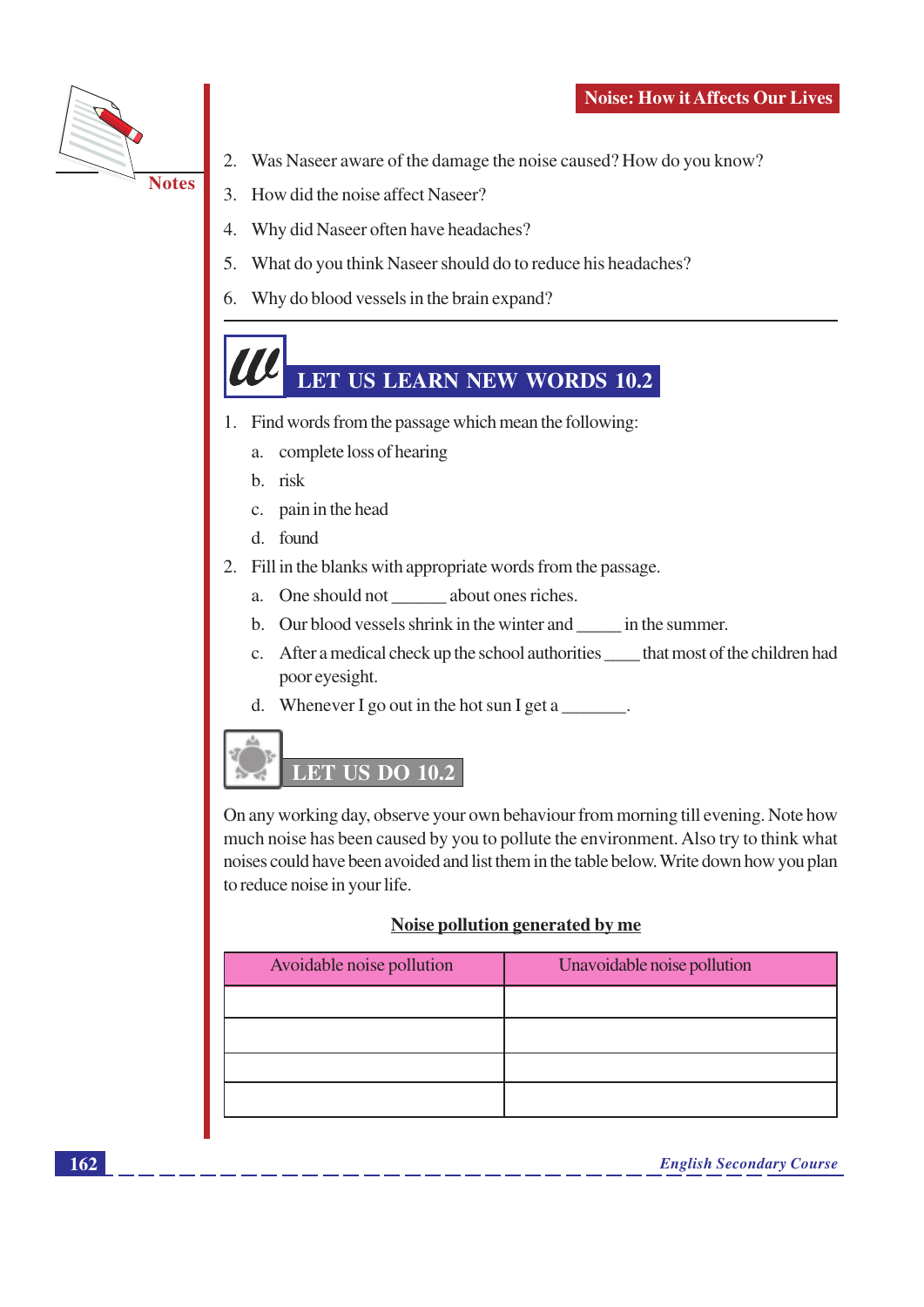

## **DO YOU KNOW**

#### Noise pollution is...

- $\bullet$ health hazard for the sick
- distraction to students  $\bullet$
- stress to children  $\bullet$
- $\bullet$ disturbance to those resting
- discomfort to pets  $\bullet$
- $\bullet$ disrespect to the community

#### Creating noise is...

- $\bullet$ violation of the Hon'ble Supreme Court's directions
- punishable if loudspeakers are used without Police Permission between 10 p.m.  $\bullet$ and 6 a.m.
- illegal in silence zones  $\bullet$
- punishable under the Environment (Protection) Act, 1986 with imprisonment up to  $\bullet$ 5 years or a fine of Rs. one lakh or both
- offence under Delhi Police Act DJ and other equipments liable to be seized.



Observe your neighbourhood and write down one incident that has violated the norms laid down by the government.

#### **10.2.3 PART 3**

It's the length of time ....... quiet ourselves

Is there no escape from the bad effect of noise? Let's read this passage and find out.

We should realise the harmful effects of loud noise and think of ways to bring down the noise level. We can observe silence for some time and avoid playing loud music.



Answer the following:

1. How is the inner ear damaged?

**English Secondary Course**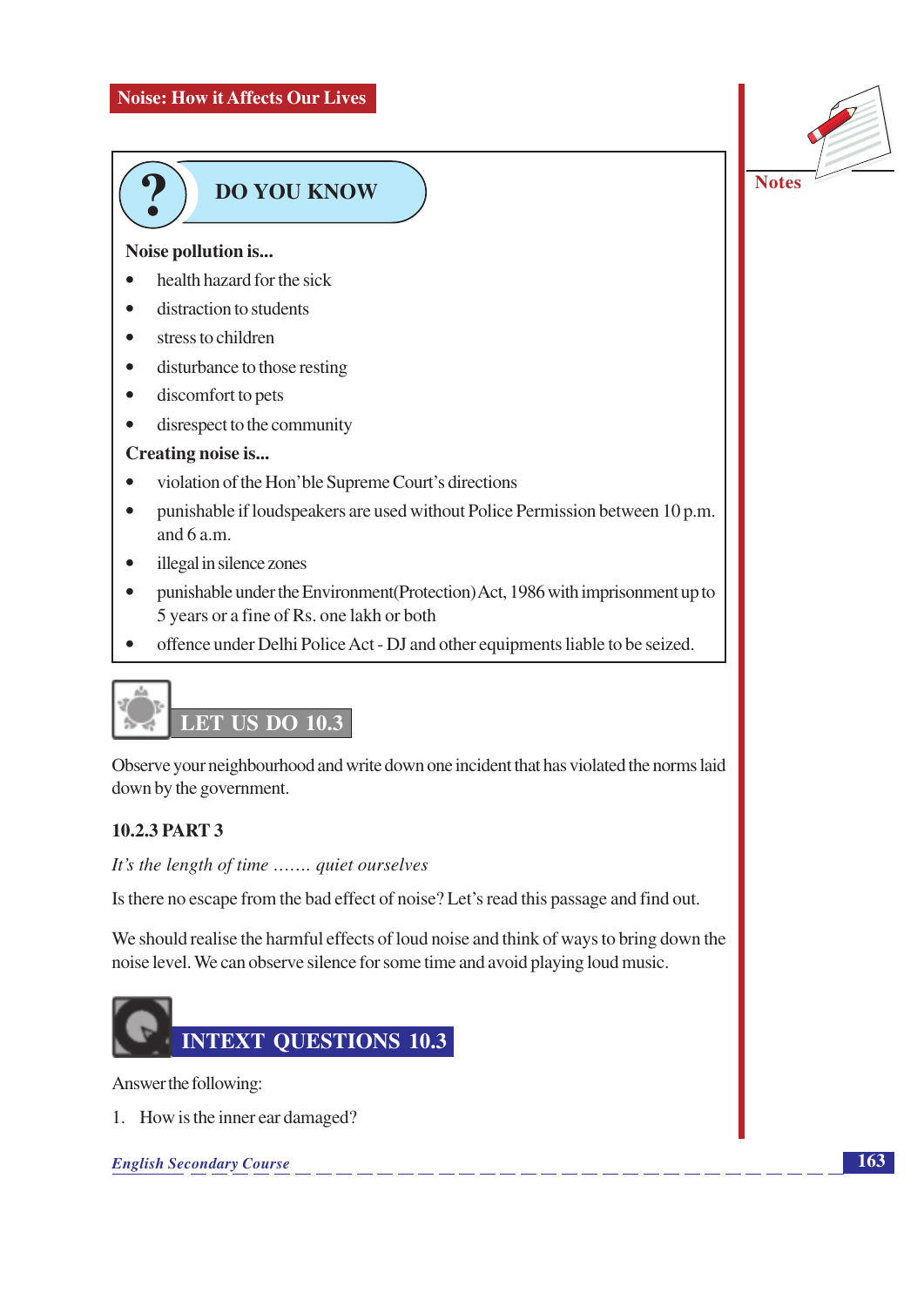

- $2.$ What will happen if we ourselves start thinking about the harmful effects of noise?
- 3. Why does the author advise people not to slam or throw books on a desk but put them down gently.
- 4. List out the different gadgets you use at home. Which of these makes the most noise? How does its noise affect the members of your household?



Now that we have become aware of the harmful effects of noise pollution, discuss with your friends how you can help reduce it and contribute towards protecting the environment.

- 1. Make posters and slogans depicting the ban of the following things between 10 pm and  $6$  am:
	- loudspeakers
	- bursting of crackers
	- beating of drums
	- amplified music

Let's try to form groups of students and go from door to door and create awareness in people

- to observe silence for sometime daily
- to talk softly
- not to shout at each other
- not to provoke animals to wail and cry
- not to play loud music  $\bullet$
- not to use too many gadgets at a time
- not to use loud speakers at night
- to switch off the engines of cars or scooters at red lights
- not to honk horns as far as possible
- not to burst crackers even during festivals, functions and ceremonies  $\bullet$



- 1. Find words from the passage which are opposite in meaning to the following:
	- a. outer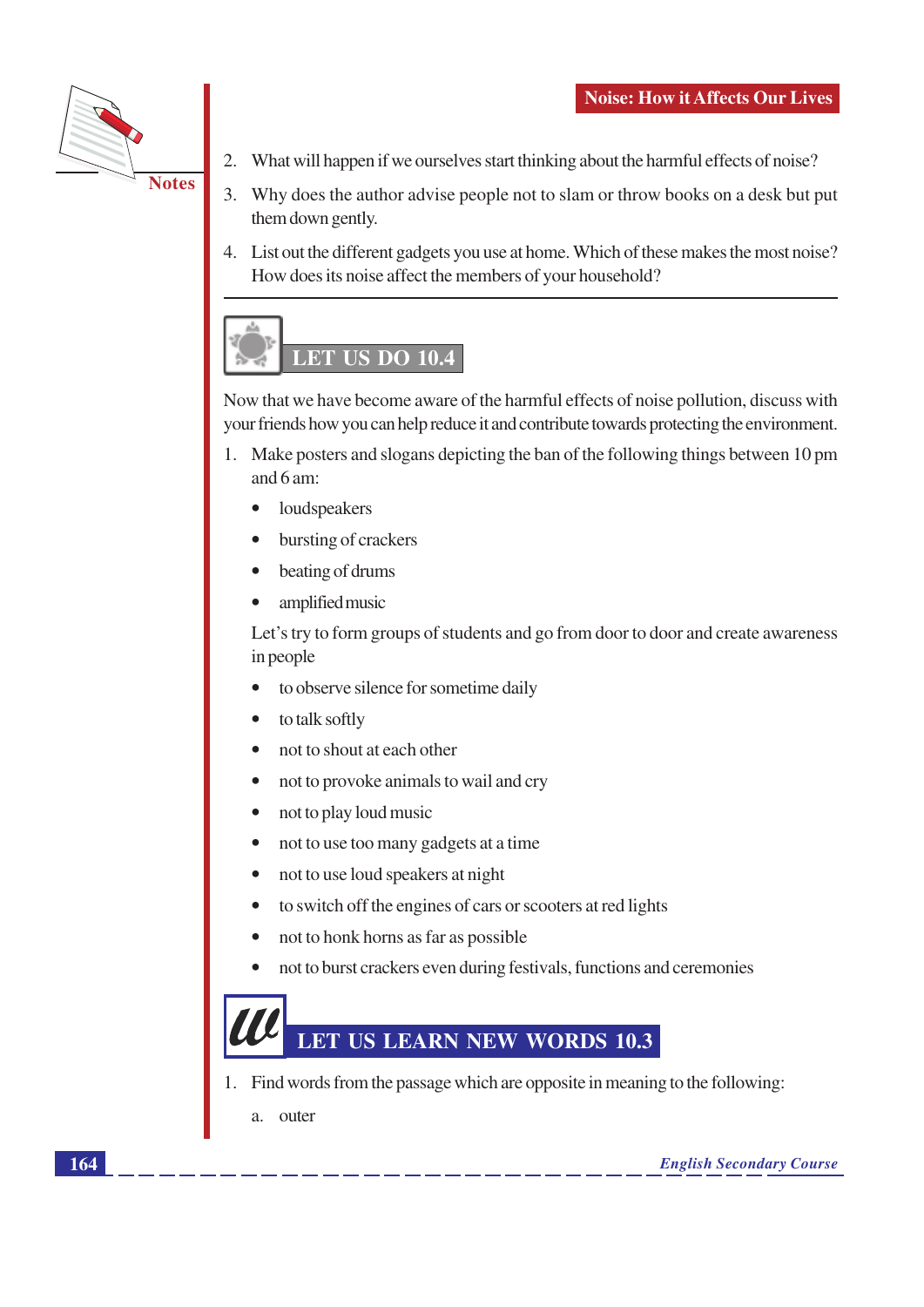- b. harmless
- $\mathcal{C}$ noisier

#### **II. Compound Words**

Look at the following words that occur in the passage:

- vacuum cleaner  $(vacuum + cleaner)$
- washing machine  $(washing + machine)$  $\bullet$
- tape-recorder  $(tape + recorder)$
- dishwasher  $(dish + washer)$

These words are formed by combining two words and are called compound words. Compounding is a process of word formation by which usually two (but sometimes more) words are combined to form a new word. These words may be noun+noun, noun+verb, noun+adjective, adjective + noun, adjective + verb etc. etc. Compound words, thus formed, behave as independent words and not merely as combinations of other words. They are listed separately in the dictionary. They lose their independent entity and become part of a new word which functions as a single word even if it is written as two words.

Look at some more compound words.

blacklist, black box, clean-shaven, flowerpot,

In the word *flowerpot* the two words *flower* and *pot* lose their identity and the third word *flowerpot* behaves like any other noun. It can have a plural form and can take an adjective. A red flowerpot is not a pot for growing red flowers but a flowerpot which is red in colour.

Similarly the words *black* and *list* lose their independence and become a new word, meaning a list of the names of people, companies, products that are considered unacceptable and must be avoided.

Blackbox is a small machine in an airplane that records all the details happening during a flight and is useful for finding out the cause of an accident, if any.

Clean-shaven refers to a man who does not have a beard.

In some cases the meaning of the compound word is not very different from the combined meanings of their parts, e.g. washing machine is a machine used for washing and an armchair is a chair which has support for the arms, therefore, it has to do with *arms* as well as *chair*.

However, there are many compound words whose meanings have nothing to do with the meanings of their parts. Their meanings are idiomatic, e.g. blockhead means a foolish person. Hardware stands for tools and equipments used in the home or garden.

Compound words come in three forms

- closed—two parts written without a space between them, e.g. afternoon, pickpocket,
- open two parts written with a space between them, e.g. fancy dress, mother tongue,

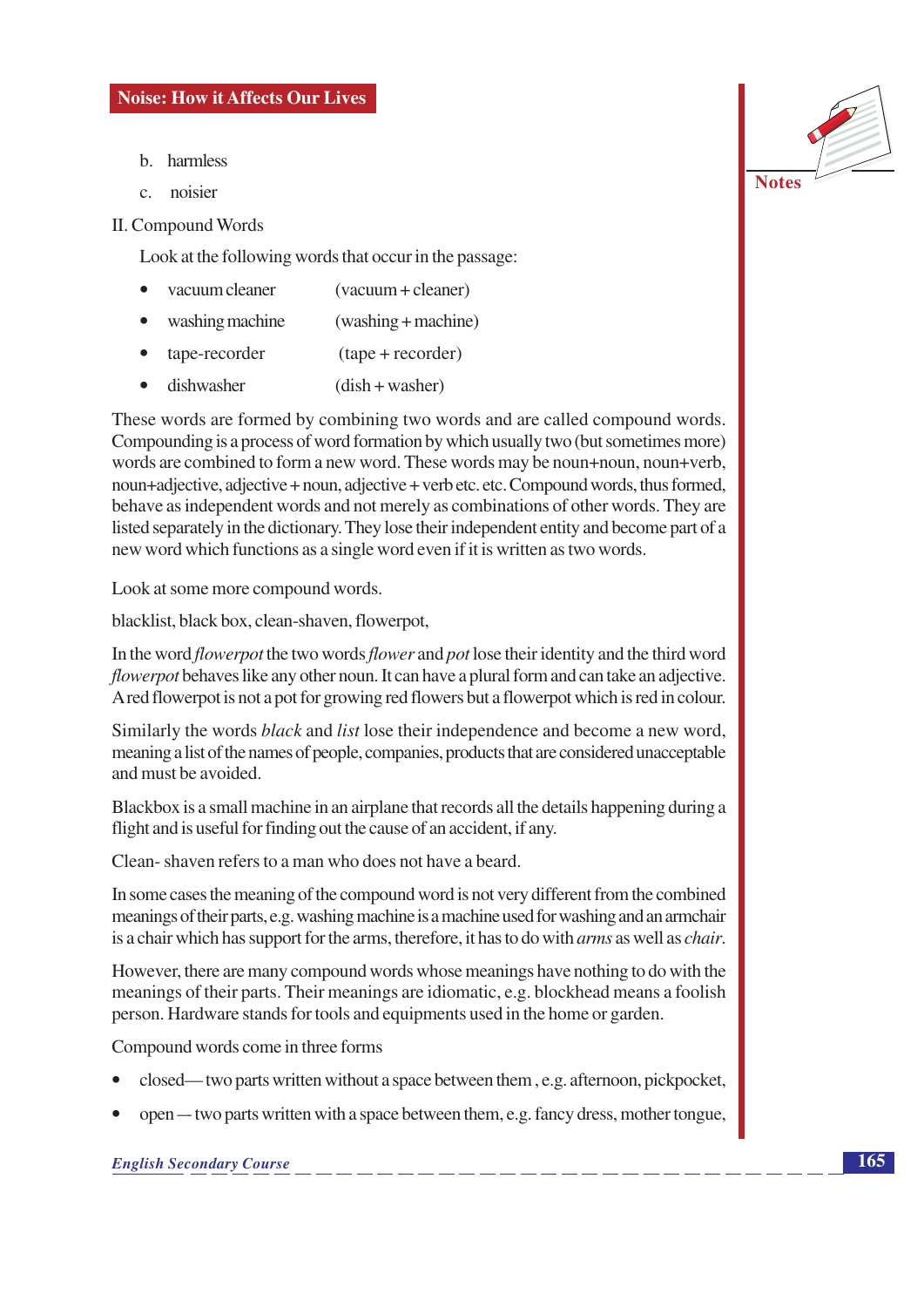

- hyphenated-two parts with a hyphen between them, e.g.man-eater, baby-sitter.
- 2. Form compound words taking one word from column A and one from column B. Look up the dictionary to find out if they are open, closed or hyphenated compound words and write them accordingly.

|                |          | ${\bf \overline{B}}$ |
|----------------|----------|----------------------|
| a.             | identity | proof                |
| b.             | time     | cream                |
| c.             | ice      | quake                |
| d.             | earth    | table                |
| e.             | dry      | fearing              |
| f.             | water    | stick                |
| g.             | High     | clean                |
| h.             | God      | card                 |
| i.             | black    | court                |
| $\mathbf{j}$ . | walking  | board                |
|                |          |                      |

## **10.3 LET US LEARN GRAMMAR**

#### **Revision exercise: Yes/No questions**

labc

1. In the lesson, 'A Birthday Letter' you have learnt how to form 'Wh' questions.

Form questions to which the following may be the answers, based on the underlined phrases.

- A decibel meter is used to register sound.  $\overline{a}$ .
- A decibel zero sound is equal to the faintest sound heard by the human ear.  $\mathbf{b}$ .
- Noise damages ears at 85 decibels.  $\mathcal{C}$ .
- Actual pain is felt at 140 decibels.  $d_{\cdot}$

Besides 'wh' questions we can also form questions beginning with 'Do', 'Is', 'Can' etc. Such questions can be answered only in 'yes' or 'no'. Hence they are called yes/no questions.

Read the following questions and their answers:

Question: Do you know the harmful effects of noise?

Yes, noise causes hearing loss and many other diseases. Answer:

Is there an escape from the bad effects of noise? **Ouestion:**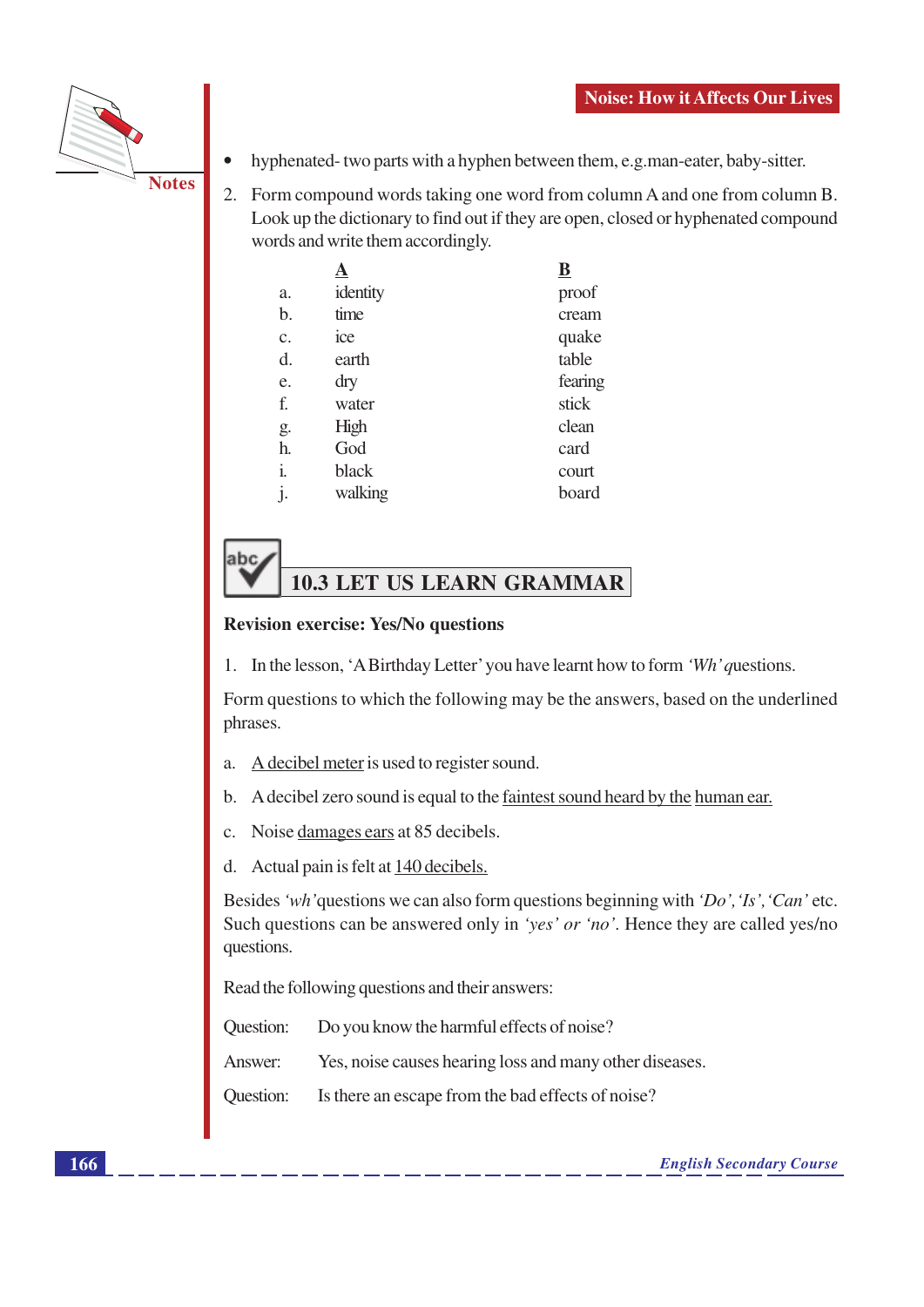- Answer: Yes, we can take many steps to cut down noise pollution. and avoid its bad effects.
- Question: Can you bake a cake?

Answer: No. I can't.

- 2. Form questions beginning with' Do', 'Is' and 'Can' to which the following may be the answers.
- Yes, noise can cause a lot of damage. a. Answer:
- $\sqrt{2}$ Question: Do you  $-$ No, loud noise is not at all good for health. b. Answer:  $\mathcal{P}$ **Ouestion:**  $Is$  c. Answer: Yes, children can help to control noise pollution.
- **Question:**  $Can$ —



Note making and summarizing are important study skills.

#### **A. Note Making**

You should make notes whenever you read or listen to anything important. While listening, you may note important words or phrases.

While reading it is better to make notes in the form of tables, flow charts etc. so that the organization plan of the entire reading passage can be seen at a glance.

Read the first part of the lesson "Noise: How it affects our lives" and fill in the notes in the plan given below:

|                                               | $\text{Title:}$                |  |
|-----------------------------------------------|--------------------------------|--|
|                                               | Definition: —————————————————— |  |
|                                               |                                |  |
|                                               |                                |  |
|                                               |                                |  |
| Measuring unit of sound: ———————————————————— |                                |  |
| Measuring instrument of sound:                |                                |  |

**English Secondary Course** 

 $\mathcal{P}$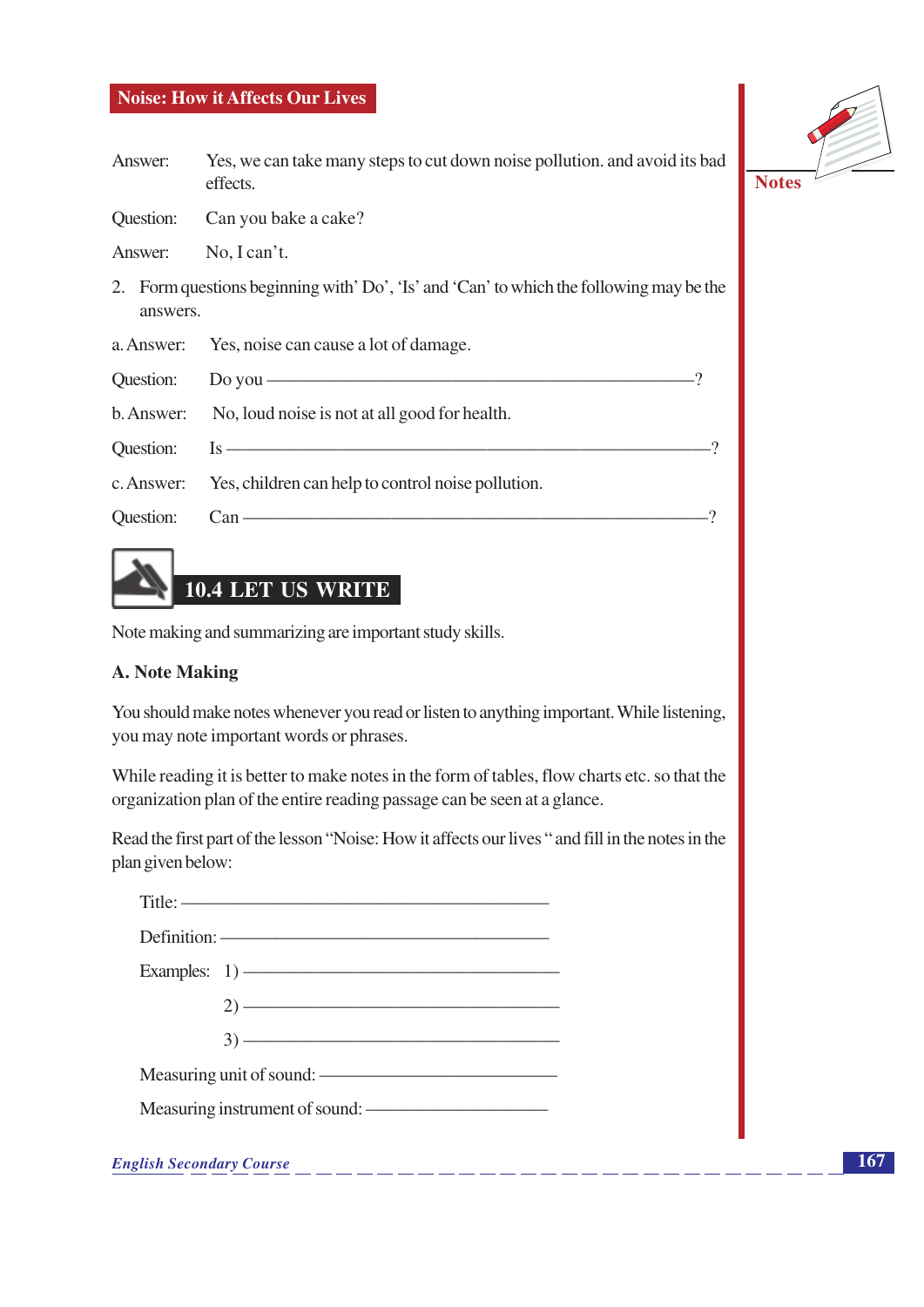

|  | <b>Effect of Decibel level on ears: Zero</b> |
|--|----------------------------------------------|
|--|----------------------------------------------|

| 35<br>the control of the control of the control of the control of the control of the control of |  |
|-------------------------------------------------------------------------------------------------|--|
|                                                                                                 |  |
| $85$                                                                                            |  |
|                                                                                                 |  |
| 140                                                                                             |  |

Read Part 2 and 3 and make notes in the format given above.

#### **B.** Summarising

Read the following passage which is a summary of Part 1 of the lesson "Noise: How it affects our lives"

Today sound can be measured scientifically. The level of sound is measured in decibels by a decibel meter. Most people speak in the range of 45 - 75 decibels. This is comfortable on our ears, while a level above 100 decibels causes pain. We must, therefore, be careful about the amount of noise we make or hear.

Make similar summaries of Part 2 and Part 3 of the lesson.



In this lesson you have learnt about noise pollution and its effects. Over a period of time, pollution has had its affects on land, water and air. But of late noise pollution has become a big problem. We use loud speakers to celebrate festivals and for functions, blare car horns and burst crackers but do we realize how much harm it causes? We are the ones who create noise so we should do our best to reduce noise and create a better environment. We can help the government and society to create an environment that is noise free by doing away with avoidable noise.

## **TERMINAL QUESTIONS**

- 1. What happens if somebody is exposed to loud noise for a long period?
- In what way can school children help reduce noise pollution? 2.
- 3. Do you know why we cover our ears when there is too much of noise?
- 4. Can you guess how much the sound of thunder would measure in terms of decibels?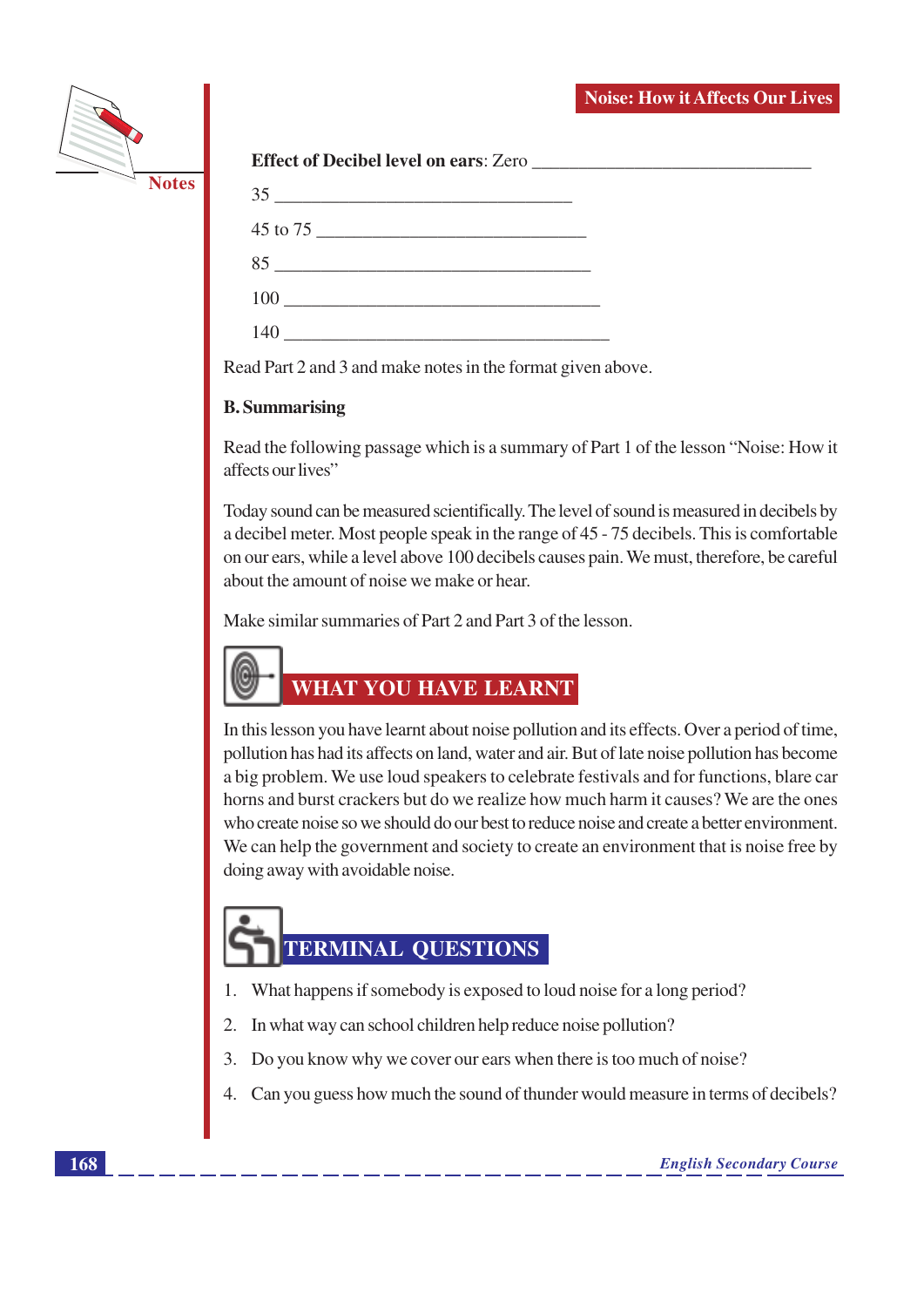- 5. List out noises that you find intolerable and give suggestions to reduce them.
- 6. This Diwali what is the best gift you can present yourself and to others to lead a healthy life?



#### **10.2.1 PART 1**

#### **INTEXT OUESTIONS 10.1**

- 1. A sound which is not pleasant and agreeable to our ears is noise.
- 2. Suggested answers are birds chirping, soft music, soft laughter, etc. for sound and tyres screeching, music from loud speakers, crackers etc as examples of noise
- 3. A decibel
- 4. Up to 75 decibels.
- 5. Individual responses.

Suggested responses: sounds of quarrelling, chalk against the black board, car horns because they are annoying, they cause headaches, they hurt my ears, they are loud.

- II a. F  $b$ . T  $d$ .  $F$  $c. T$  $e. F$
- III a.  $45-75$  decibels
	- $h = 140$
	- c. unpleasant/jarring
	- d scientific
	- e. hearing loss/deafness

#### **LET US LEARN NEW WORDS 10.1**

1. Individual responses such as din, hubbub, row, tumult, clamour or other words associated with noise

|  | 2. (a) noise | (b) sound   | (c) sound   | $(d)$ noise |
|--|--------------|-------------|-------------|-------------|
|  | (e) sound    | $(f)$ noise | $(g)$ noise |             |
|  | 3. a. brakes | b. heard    | c. panes    | d. herd     |
|  | e. break     | f. pain     | g. bear     | h. bare     |
|  |              |             |             |             |

i. mail j. male



**169**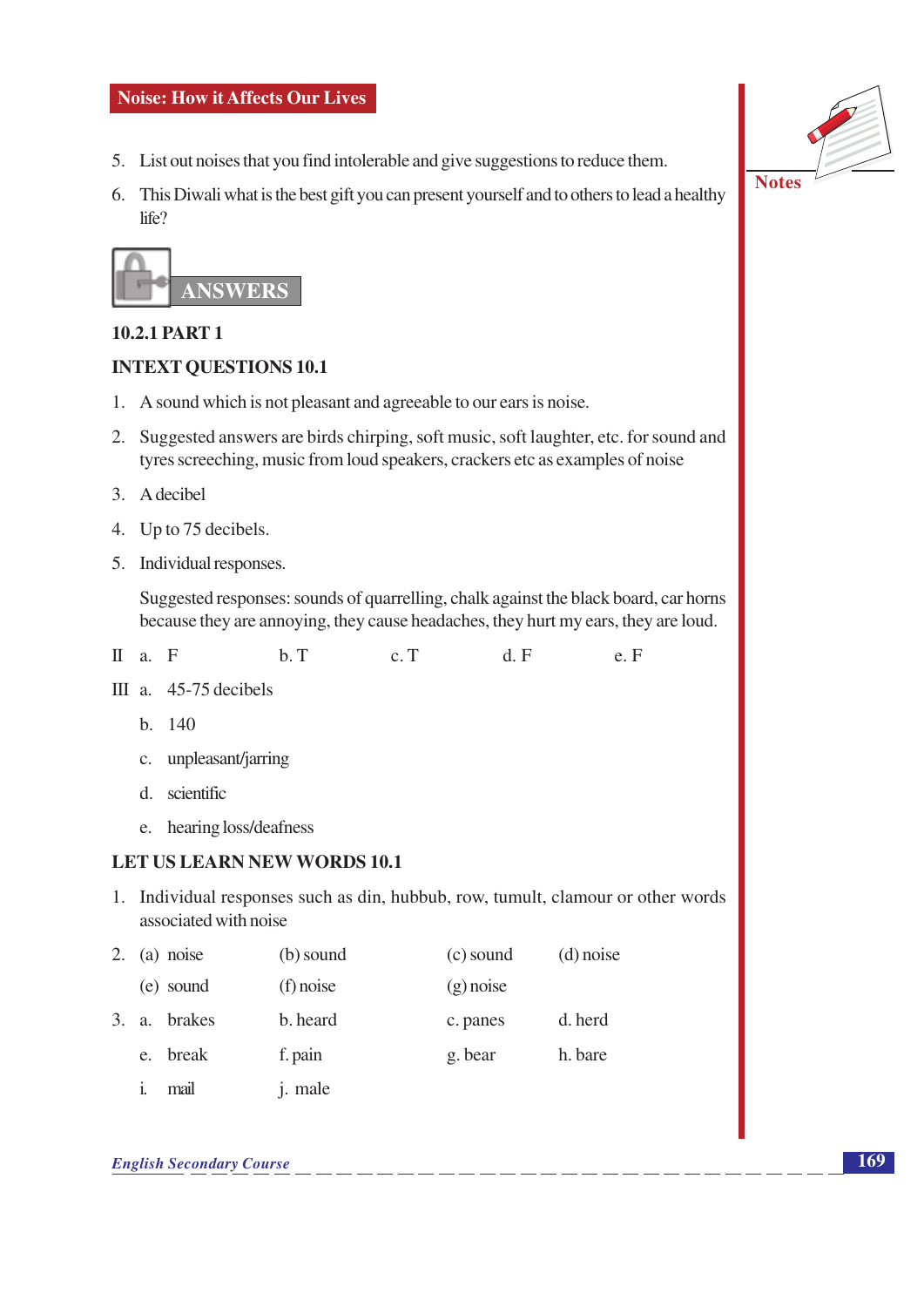

#### **10.2.2 PART 2**

#### **INTEXT QUESTIONS 10.2**

- 1. (a) causes headaches
	- (b) causes deafness
	- (c) causes danger to the heart and blood vessels
- 2. Naseer was not aware of the damage caused by noise; we know this because he always boasted that he could sleep even when there was noise of traffic or television around him.
- 3. Naseer had frequent headaches.
- 4. Naseer had headaches because he used to be exposed to noise even when he was sleeping.
- 5. Individual responses such as he could use ear plugs, request his neighbours to reduce the volume of the television, move to a quieter locality etc
- 6. Blood vessels in the brain expand when we are exposed to noise.

#### LET US LEARN NEW WORDS 10.2

|  | 1. a. deafness | b. danger | c. headache             | d. discovered |
|--|----------------|-----------|-------------------------|---------------|
|  | 2. a. boast    |           | b. expand c. discovered | d. headache   |

#### **Activity**

Individual responses.

Given below are some suggestive responses.

| <b>Avoidable noises</b> | <b>Unavoidable noises</b> |
|-------------------------|---------------------------|
| shouting                | thunder                   |
| honking of horns        | roar of airplanes         |
| speaking very loudly    | whistle of trains         |
| banging doors           | running of buses          |
| slamming books          | heavy rain and storm      |
| exploding crackers      |                           |
| <b>A C'TIVITY</b>       |                           |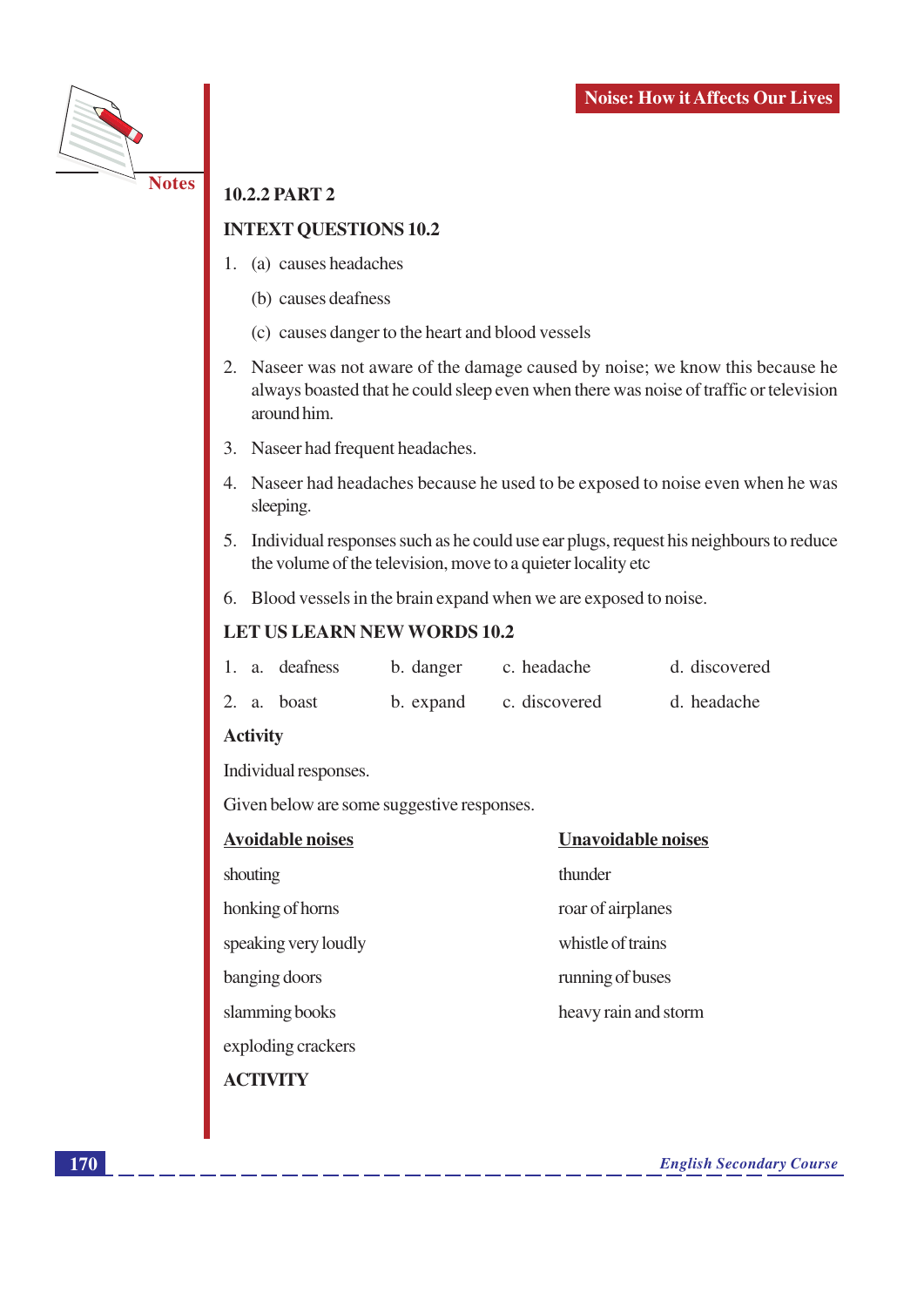Individual responses

Suggested responses: could be description of use of loud speakers beyond 10 pm, blaring of car horns near hospitals etc

#### **10.2.3 PART 3**

#### **INTEXT QUESTIONS 10.3**

- 1. When we are exposed to very loud noise.
- 2. We would stop creating unnecessary noise.
- 3. Unnecessary noise is generated.
- 4. Individual responses such as mixers, hair dryers, music systems, televisions etc. The noise irritates the members of the household, can't study, they ask us to switch it off, shut doors to keep out the noise etc

#### **LET US LEARN NEW WORDS 10.3**

|  | 1. a. inner         | b. harmful     | c. quieter            |
|--|---------------------|----------------|-----------------------|
|  | 2. a. identity card | b. timetable   | c. ice cream          |
|  | d. earthquake       | e. dry-clean   | f. water proof        |
|  | g. High Court       | h. God-fearing | <i>i</i> . blackboard |
|  |                     |                |                       |

j. walking stick

#### **10.3 LET US LEARN GRAMMAR**

- 1. a. Which instrument is used to measure sound?
	- b. What is a decibel zero sound equal to?
	- c. What happens if there is noise at 85 decibels?
	- d. When is actual pain felt?
- 2. a. Do you think noise can cause any damage?
	- b. Is loud noise good for health?
	- c. Can children help to control noise pollution?

#### **10.4 LET US WRITE**

A. Note making

Individual responses.

Suggested response:



**Notes**